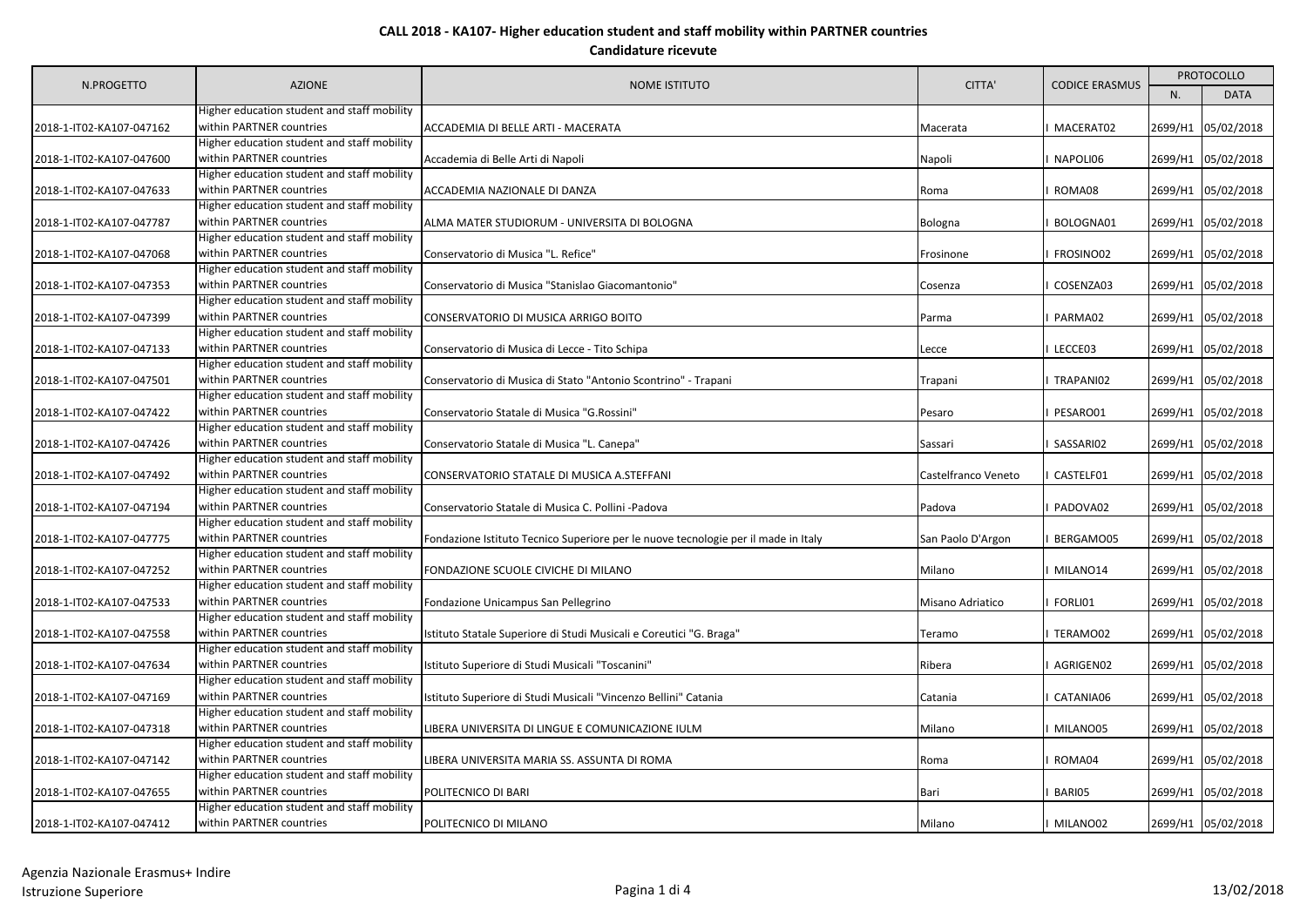| N.PROGETTO               | <b>AZIONE</b>                                                                                                          | <b>NOME ISTITUTO</b>                                                  | CITTA'         | <b>CODICE ERASMUS</b> | PROTOCOLLO |                    |
|--------------------------|------------------------------------------------------------------------------------------------------------------------|-----------------------------------------------------------------------|----------------|-----------------------|------------|--------------------|
|                          |                                                                                                                        |                                                                       |                |                       | N.         | <b>DATA</b>        |
| 2018-1-IT02-KA107-047842 | Higher education student and staff mobility<br>within PARTNER countries                                                | POLITECNICO DI TORINO                                                 | Torino         | TORINO02              | 2699/H1    | 05/02/2018         |
| 2018-1-IT02-KA107-047227 | Higher education student and staff mobility<br>within PARTNER countries                                                | Rome University of Fine Arts                                          | Roma           | ROMA25                | 2699/H1    | 05/02/2018         |
| 2018-1-IT02-KA107-047916 | Higher education student and staff mobility<br>within PARTNER countries                                                | Saint Louis Music Center Srl                                          | Roma           | ROMA30                | 2699/H1    | 05/02/2018         |
| 2018-1-IT02-KA107-047798 | Higher education student and staff mobility<br>within PARTNER countries                                                | SCUOLA SUPERIORE DI STUDI UNIVERSITARI E DI PERFEZIONAMENTO SANT'ANNA | Pisa           | PISA03                | 2699/H1    | 05/02/2018         |
| 2018-1-IT02-KA107-047469 | Higher education student and staff mobility<br>within PARTNER countries                                                | Siena Jazz - Accademia Nazionale del Jazz                             | Siena          | SIENA05               | 2699/H1    | 05/02/2018         |
| 2018-1-IT02-KA107-046958 | Higher education student and staff mobility<br>within PARTNER countries<br>Higher education student and staff mobility | <b>SSML VITTORIA</b>                                                  | Torino         | TORINO12              | 2699/H1    | 05/02/2018         |
| 2018-1-IT02-KA107-047719 | within PARTNER countries<br>Higher education student and staff mobility                                                | Uniformazione S.R.L.                                                  | Vicenza        | VICENZA02             | 2699/H1    | 05/02/2018         |
| 2018-1-IT02-KA107-047773 | within PARTNER countries<br>Higher education student and staff mobility                                                | UNIMED - UNIONE DELLE UNIVERSITA DEL MEDITERRANEO                     | Roma           | Consortia             | 2699/H1    | 05/02/2018         |
| 2018-1-IT02-KA107-047530 | within PARTNER countries<br>Higher education student and staff mobility                                                | UNIVERSITA CA' FOSCARI VENEZIA                                        | Venezia        | VENEZIA01             | 2699/H1    | 05/02/2018         |
| 2018-1-IT02-KA107-047851 | within PARTNER countries<br>Higher education student and staff mobility                                                | UNIVERSITA CAMPUS BIO MEDICO DI ROMA                                  | Roma           | ROMA14                | 2699/H1    | 05/02/2018         |
| 2018-1-IT02-KA107-047382 | within PARTNER countries<br>Higher education student and staff mobility                                                | UNIVERSITA CATTOLICA DEL SACRO CUORE                                  | Milano         | MILANO03              | 2699/H1    | 05/02/2018         |
| 2018-1-IT02-KA107-047580 | within PARTNER countries<br>Higher education student and staff mobility                                                | UNIVERSITA DEGLI STUDI DEL MOLISE                                     | Campobasso     | CAMPOBA01             | 2699/H1    | 05/02/2018         |
| 2018-1-IT02-KA107-047213 | within PARTNER countries<br>Higher education student and staff mobility                                                | UNIVERSITA DEGLI STUDI DEL SANNIO                                     | Benevento      | BENEVEN02             | 2699/H1    | 05/02/2018         |
| 2018-1-IT02-KA107-047425 | within PARTNER countries<br>Higher education student and staff mobility                                                | UNIVERSITA DEGLI STUDI DELLA BASILICATA                               | Potenza        | POTENZA01             | 2699/H1    | 05/02/2018         |
| 2018-1-IT02-KA107-047822 | within PARTNER countries<br>Higher education student and staff mobility                                                | UNIVERSITA DEGLI STUDI DELLA TUSCIA                                   | Viterbo        | VITERBO01             | 2699/H1    | 05/02/2018         |
| 2018-1-IT02-KA107-047190 | within PARTNER countries<br>Higher education student and staff mobility                                                | UNIVERSITA DEGLI STUDI DELL'AQUILA                                    | L'Aquila       | L-AQUIL01             | 2699/H1    | 05/02/2018         |
| 2018-1-IT02-KA107-047891 | within PARTNER countries<br>Higher education student and staff mobility                                                | UNIVERSITA DEGLI STUDI DELL'INSUBRIA                                  | Varese         | VARESE02              | 2699/H1    | 05/02/2018         |
| 2018-1-IT02-KA107-047638 | within PARTNER countries<br>Higher education student and staff mobility                                                | UNIVERSITA' DEGLI STUDI DI BERGAMO                                    | Bergamo        | BERGAMO01             | 2699/H1    | 05/02/2018         |
| 2018-1-IT02-KA107-047812 | within PARTNER countries                                                                                               | UNIVERSITA DEGLI STUDI DI BRESCIA                                     | <b>Brescia</b> | BRESCIA01             | 2699/H1    | 05/02/2018         |
| 2018-1-IT02-KA107-047893 | Higher education student and staff mobility<br>within PARTNER countries                                                | UNIVERSITA DEGLI STUDI DI CAGLIARI                                    | Cagliari       | CAGLIAR01             | 2699/H1    | 05/02/2018         |
| 2018-1-IT02-KA107-047381 | Higher education student and staff mobility<br>within PARTNER countries                                                | UNIVERSITA DEGLI STUDI DI CAMERINO                                    | Camerino       | CAMERIN01             | 2699/H1    | 05/02/2018         |
| 2018-1-IT02-KA107-047831 | Higher education student and staff mobility<br>within PARTNER countries                                                | UNIVERSITA DEGLI STUDI DI CASSINO E DEL LAZIO MERIDIONALE             | Cassino        | CASSINO01             | 2699/H1    | 05/02/2018         |
| 2018-1-IT02-KA107-047455 | Higher education student and staff mobility<br>within PARTNER countries                                                | UNIVERSITA DEGLI STUDI DI CATANIA                                     | Catania        | CATANIA01             |            | 2699/H1 05/02/2018 |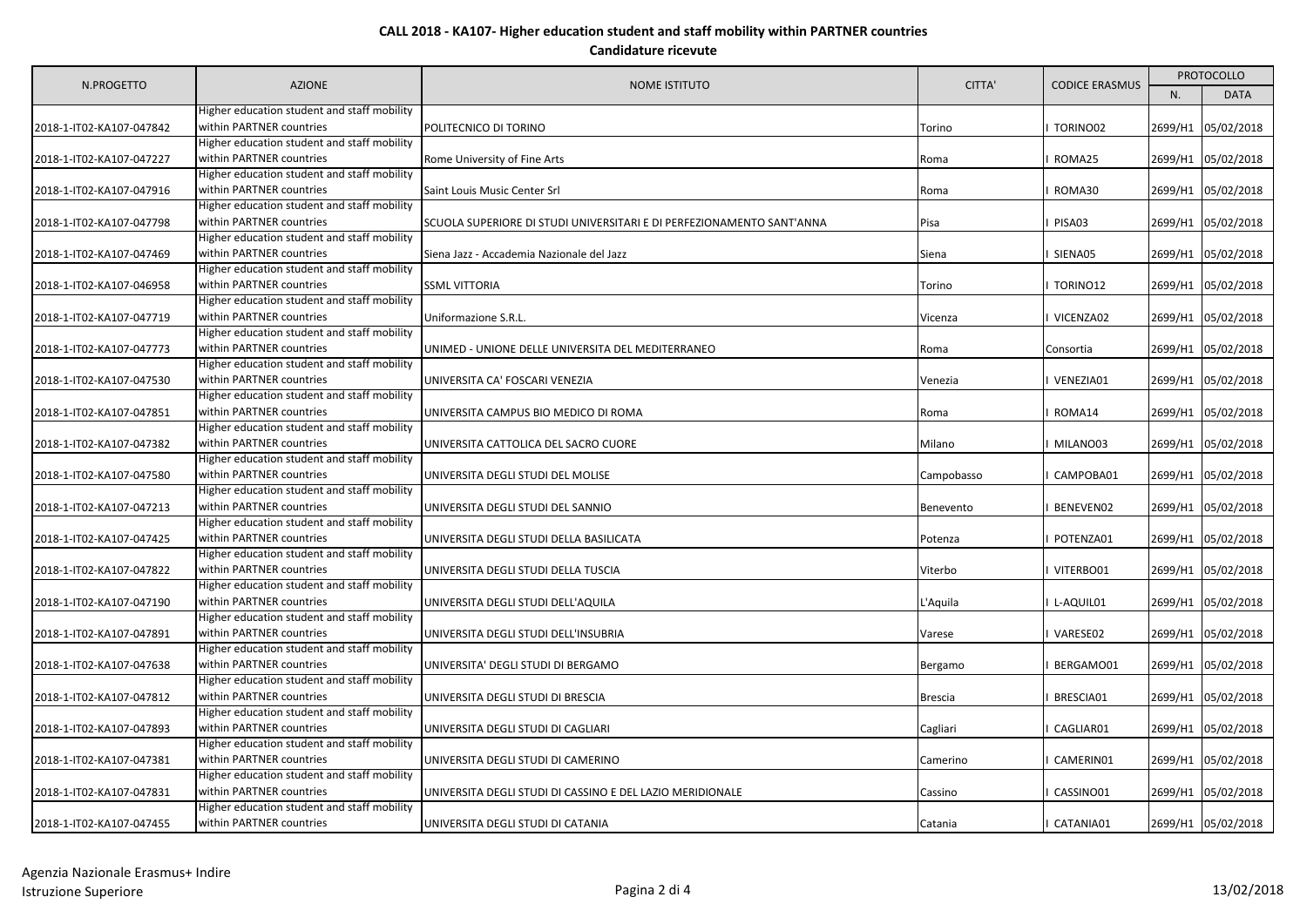| N.PROGETTO               | <b>AZIONE</b>                                                           | <b>NOME ISTITUTO</b>                             | CITTA'   | <b>CODICE ERASMUS</b> | PROTOCOLLO |                    |
|--------------------------|-------------------------------------------------------------------------|--------------------------------------------------|----------|-----------------------|------------|--------------------|
|                          |                                                                         |                                                  |          |                       | N.         | <b>DATA</b>        |
| 2018-1-IT02-KA107-047843 | Higher education student and staff mobility<br>within PARTNER countries | UNIVERSITA DEGLI STUDI DI FIRENZE                | Firenze  | FIRENZE01             | 2699/H1    | 05/02/2018         |
| 2018-1-IT02-KA107-047186 | Higher education student and staff mobility<br>within PARTNER countries | UNIVERSITA DEGLI STUDI DI FOGGIA                 | Foggia   | FOGGIA03              | 2699/H1    | 05/02/2018         |
| 2018-1-IT02-KA107-047166 | Higher education student and staff mobility<br>within PARTNER countries | UNIVERSITA DEGLI STUDI DI GENOVA                 | Genova   | GENOVA01              | 2699/H1    | 05/02/2018         |
| 2018-1-IT02-KA107-046984 | Higher education student and staff mobility<br>within PARTNER countries | UNIVERSITA DEGLI STUDI DI MACERATA               | Macerata | MACERAT01             |            | 2699/H1 05/02/2018 |
| 2018-1-IT02-KA107-047799 | Higher education student and staff mobility<br>within PARTNER countries | UNIVERSITA DEGLI STUDI DI MESSINA                | Messina  | MESSINA01             | 2699/H1    | 05/02/2018         |
| 2018-1-IT02-KA107-047876 | Higher education student and staff mobility<br>within PARTNER countries | UNIVERSITA DEGLI STUDI DI MILANO                 | Milano   | MILANO01              |            | 2699/H1 05/02/2018 |
| 2018-1-IT02-KA107-047554 | Higher education student and staff mobility<br>within PARTNER countries | UNIVERSITA' DEGLI STUDI DI MILANO-BICOCCA        | Milano   | MILANO16              | 2699/H1    | 05/02/2018         |
| 2018-1-IT02-KA107-047806 | Higher education student and staff mobility<br>within PARTNER countries | UNIVERSITA DEGLI STUDI DI MODENA E REGGIO EMILIA | Modena   | I MODENA01            |            | 2699/H1 05/02/2018 |
| 2018-1-IT02-KA107-047511 | Higher education student and staff mobility<br>within PARTNER countries | UNIVERSITA DEGLI STUDI DI NAPOLI FEDERICO II.    | Napoli   | NAPOLI01              |            | 2699/H1 05/02/2018 |
| 2018-1-IT02-KA107-047460 | Higher education student and staff mobility<br>within PARTNER countries | UNIVERSITA DEGLI STUDI DI NAPOLI L'ORIENTALE     | Napoli   | NAPOLI02              |            | 2699/H1 05/02/2018 |
| 2018-1-IT02-KA107-047813 | Higher education student and staff mobility<br>within PARTNER countries | UNIVERSITA DEGLI STUDI DI NAPOLI PARTHENOPE      | Napoli   | NAPOLI03              |            | 2699/H1 05/02/2018 |
| 2018-1-IT02-KA107-047821 | Higher education student and staff mobility<br>within PARTNER countries | UNIVERSITA DEGLI STUDI DI PADOVA                 | Padova   | PADOVA01              |            | 2699/H1 05/02/2018 |
| 2018-1-IT02-KA107-047559 | Higher education student and staff mobility<br>within PARTNER countries | UNIVERSITA DEGLI STUDI DI PALERMO                | Palermo  | PALERMO01             | 2699/H1    | 05/02/2018         |
| 2018-1-IT02-KA107-047875 | Higher education student and staff mobility<br>within PARTNER countries | UNIVERSITA DEGLI STUDI DI PARMA                  | Parma    | I PARMA01             | 2699/H1    | 05/02/2018         |
| 2018-1-IT02-KA107-047918 | Higher education student and staff mobility<br>within PARTNER countries | UNIVERSITA DEGLI STUDI DI PAVIA                  | Pavia    | PAVIA01               | 3073/H1    | 08/02/2018         |
| 2018-1-IT02-KA107-047527 | Higher education student and staff mobility<br>within PARTNER countries | UNIVERSITA DEGLI STUDI DI PERUGIA                | Perugia  | PERUGIA01             | 2699/H1    | 05/02/2018         |
| 2018-1-IT02-KA107-047556 | Higher education student and staff mobility<br>within PARTNER countries | UNIVERSITA DEGLI STUDI DI ROMA FORO ITALICO      | Roma     | ROMA05                |            | 2699/H1 05/02/2018 |
| 2018-1-IT02-KA107-047852 | Higher education student and staff mobility<br>within PARTNER countries | UNIVERSITA DEGLI STUDI DI ROMA LA SAPIENZA       | Roma     | ROMA01                | 2699/H1    | 05/02/2018         |
| 2018-1-IT02-KA107-047581 | Higher education student and staff mobility<br>within PARTNER countries | UNIVERSITA DEGLI STUDI DI ROMA TOR VERGATA       | Roma     | ROMA02                | 2699/H1    | 05/02/2018         |
| 2018-1-IT02-KA107-047919 | Higher education student and staff mobility<br>within PARTNER countries | UNIVERSITA DEGLI STUDI DI SALERNO                | Salerno  | SALERNO01             | 3073/H1    | 08/02/2018         |
| 2018-1-IT02-KA107-047494 | Higher education student and staff mobility<br>within PARTNER countries | UNIVERSITA DEGLI STUDI DI SASSARI                | Sassari  | SASSARI01             |            | 2699/H1 05/02/2018 |
| 2018-1-IT02-KA107-047459 | Higher education student and staff mobility<br>within PARTNER countries | UNIVERSITA' DEGLI STUDI DI SIENA                 | Siena    | SIENA01               |            | 2699/H1 05/02/2018 |
| 2018-1-IT02-KA107-047747 | Higher education student and staff mobility<br>within PARTNER countries | UNIVERSITA DEGLI STUDI DI TERAMO                 | Teramo   | TERAMO01              |            | 2699/H1 05/02/2018 |